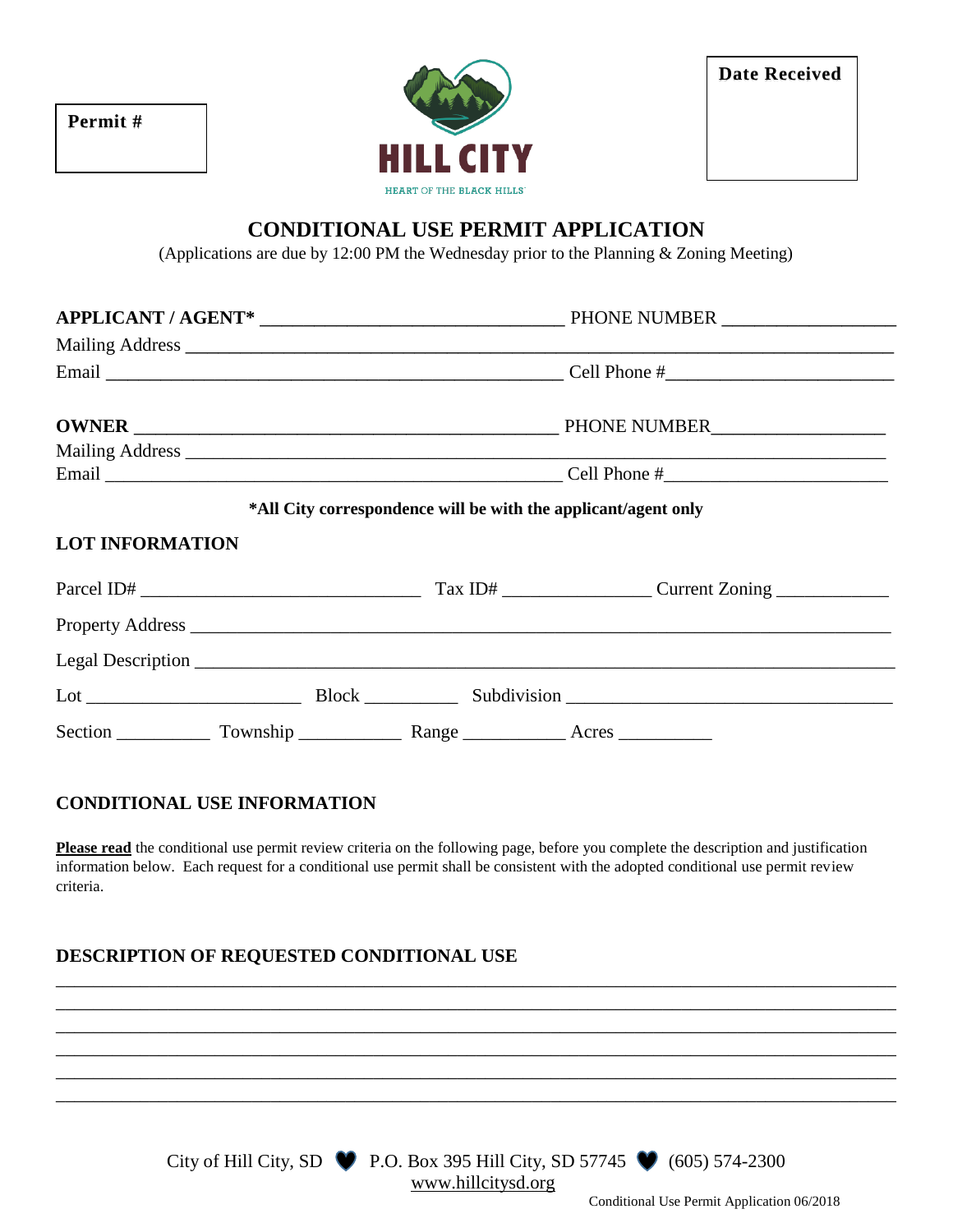## **CONDITIONAL USE PERMIT REVIEW CRITERIA**

A request for a conditional use shall be permitted to be approved, approved with conditions or denied. Each request for a conditional use approval shall be consistent with the criteria listed below:

- 1. The request is consistent with all applicable provisions of the comprehensive plan.
- 2. The request shall not adversely affect adjacent properties.
- 3. The request is compatible with the existing or allowable uses of adjacent properties.

4. The request can demonstrate that adequate public facilities, including roads, drainage, potable water, sanitary sewer, and police and fire protection exist or will exist to serve the requested use at the time such facilities are needed.

- 5. The request can demonstrate adequate provision for maintenance of the use and associated structures.
- 6. The request has minimized, to the degree possible, adverse effects on the natural environment.
- 7. The request will not create undue traffic congestion.
- 8. The request will not adversely affect the public health, safety or welfare.
- 9. The request conforms to all applicable provisions of this code.

### **Conditional Use Application Process**

- 1. Application complete, fee paid & turned into Planning Department for review.
- 2. Planning & Zoning Commission reviews at next meeting & forwards to City Council to set hearing date.
- 3. City Council sets hearing date (usually next City Council scheduled meeting).
- 4. Certified notices go to neighbors within 150' of property lines.
- 5. City Council public hearing.
- 6. If approved, there will be a one year review (no sooner than 12 months and no later than 18 months).

7. All conditional uses are subject to review by the planning & zoning commission and/or the legislative body at anytime.

\*When a conditional use permit is abandoned or discontinued for a period of 1 year, it shall not be reestablished, unless authorized by the legislative body on appeal. A conditional use permit shall be revoked when the applicant fails to comply with conditions imposed. **\_\_\_\_\_\_\_\_\_\_** *Initial* 

## **I HEREBY CERTIFY THAT I HAVE EXAMINED THIS APPLICATION AND KNOW THE SAME TO BE TRUE AND CORRECT. THE GRANTING OF THIS PERMIT DOES NOT PRESUME TO GIVE AUTHORITY TO VIOLATE OR CANCEL THE PROVISIONS OF ANY FEDERAL, STATE OR LOCAL LAW.**

| <b>Signature of Applicant / Agent</b> | Date                                                                                                            |  |
|---------------------------------------|-----------------------------------------------------------------------------------------------------------------|--|
| <b>Signature of Owner</b>             | Date                                                                                                            |  |
|                                       | City of Hill City, SD $\bullet$ P.O. Box 395 Hill City, SD 57745 $\bullet$ (605) 574-2300<br>www.hillcitysd.org |  |

Conditional Use Permit Application 06/2018